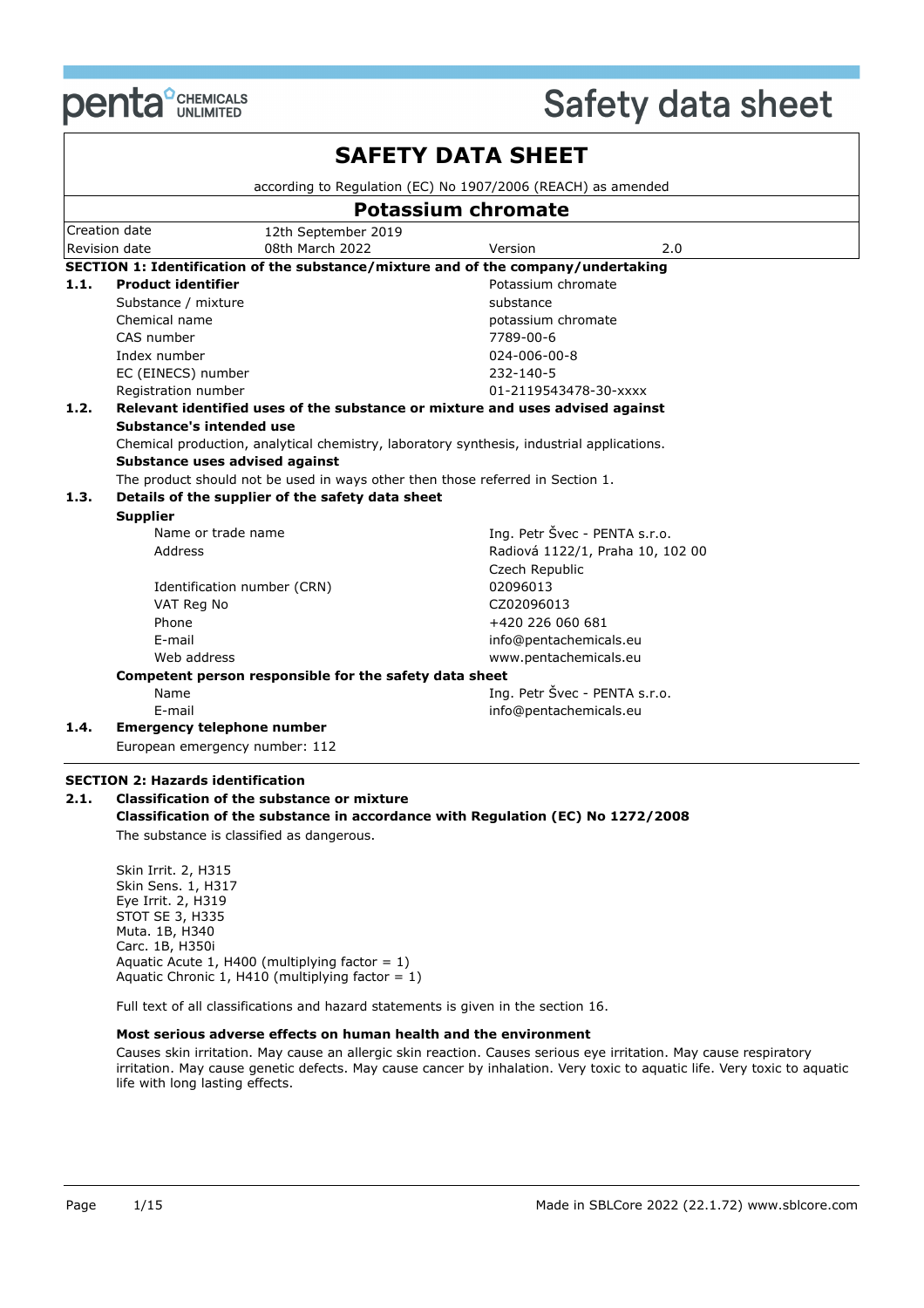

|      |                                        |                                                              | <b>SAFETY DATA SHEET</b>                               |                                                                                                           |  |  |  |  |
|------|----------------------------------------|--------------------------------------------------------------|--------------------------------------------------------|-----------------------------------------------------------------------------------------------------------|--|--|--|--|
|      |                                        | according to Regulation (EC) No 1907/2006 (REACH) as amended |                                                        |                                                                                                           |  |  |  |  |
|      |                                        |                                                              | <b>Potassium chromate</b>                              |                                                                                                           |  |  |  |  |
|      | Creation date                          | 12th September 2019                                          |                                                        |                                                                                                           |  |  |  |  |
|      | Revision date                          | 08th March 2022                                              | Version                                                | 2.0                                                                                                       |  |  |  |  |
| 2.2. | <b>Label elements</b>                  |                                                              |                                                        |                                                                                                           |  |  |  |  |
|      | <b>Hazard pictogram</b>                |                                                              |                                                        |                                                                                                           |  |  |  |  |
|      |                                        |                                                              |                                                        |                                                                                                           |  |  |  |  |
|      |                                        |                                                              |                                                        |                                                                                                           |  |  |  |  |
|      |                                        |                                                              |                                                        |                                                                                                           |  |  |  |  |
|      | <b>Signal word</b>                     |                                                              |                                                        |                                                                                                           |  |  |  |  |
|      | Danger                                 |                                                              |                                                        |                                                                                                           |  |  |  |  |
|      |                                        |                                                              |                                                        |                                                                                                           |  |  |  |  |
|      | <b>Dangerous substance</b>             |                                                              |                                                        |                                                                                                           |  |  |  |  |
|      | potassium chromate                     |                                                              |                                                        |                                                                                                           |  |  |  |  |
|      |                                        | (Index: 024-006-00-8; CAS: 7789-00-6)                        |                                                        |                                                                                                           |  |  |  |  |
|      | <b>Hazard statements</b>               |                                                              |                                                        |                                                                                                           |  |  |  |  |
|      | H315                                   | Causes skin irritation.                                      |                                                        |                                                                                                           |  |  |  |  |
|      | H317                                   | May cause an allergic skin reaction.                         |                                                        |                                                                                                           |  |  |  |  |
|      | H319                                   | Causes serious eye irritation.                               |                                                        |                                                                                                           |  |  |  |  |
|      | H335                                   | May cause respiratory irritation.                            |                                                        |                                                                                                           |  |  |  |  |
|      | H340                                   | May cause genetic defects.                                   |                                                        |                                                                                                           |  |  |  |  |
|      | H350i                                  | May cause cancer by inhalation.                              |                                                        |                                                                                                           |  |  |  |  |
|      | H410                                   |                                                              | Very toxic to aquatic life with long lasting effects.  |                                                                                                           |  |  |  |  |
|      | <b>Precautionary statements</b>        |                                                              |                                                        |                                                                                                           |  |  |  |  |
|      | P201                                   | Obtain special instructions before use.                      |                                                        |                                                                                                           |  |  |  |  |
|      | P273                                   | Avoid release to the environment.                            |                                                        |                                                                                                           |  |  |  |  |
|      | P280                                   | Wear protective gloves.                                      |                                                        |                                                                                                           |  |  |  |  |
|      | P302+P352                              |                                                              | IF ON SKIN: Wash with plenty of water and soap.        |                                                                                                           |  |  |  |  |
|      | P305+P351+P338                         |                                                              | lenses, if present and easy to do. Continue rinsing.   | IF IN EYES: Rinse cautiously with water for several minutes. Remove contact                               |  |  |  |  |
|      | P308+P313                              |                                                              | IF exposed or concerned: Get medical advice/attention. |                                                                                                           |  |  |  |  |
|      | <b>Supplemental information</b>        |                                                              |                                                        |                                                                                                           |  |  |  |  |
|      |                                        | Restricted to professional users.                            |                                                        |                                                                                                           |  |  |  |  |
| 2.3. | <b>Other hazards</b>                   |                                                              |                                                        |                                                                                                           |  |  |  |  |
|      | 1907/2006 (REACH) as amended.          |                                                              |                                                        | Substance does not meet the criteria for PBT or vPvB in accordance with Annex XIII of Regulation (EC) No. |  |  |  |  |
|      | FOTTOM D. C.<br>والمراقبة والمناق<br>. | - 140<br>- 45.                                               |                                                        |                                                                                                           |  |  |  |  |

#### **SECTION 3: Composition/information on ingredients**

#### **3.1. Substances**

#### **Chemical characterization**

| The substance specified below. |
|--------------------------------|
|                                |

| Identification numbers                                 | Substance name           | Content in<br>% weight | Classification according to<br>Regulation (EC) No 1272/2008                                                                                                                                                                                                     | <b>Note</b>   |
|--------------------------------------------------------|--------------------------|------------------------|-----------------------------------------------------------------------------------------------------------------------------------------------------------------------------------------------------------------------------------------------------------------|---------------|
|                                                        | substance main component |                        |                                                                                                                                                                                                                                                                 |               |
| Index: 024-006-00-8<br>CAS: 7789-00-6<br>EC: 232-140-5 | potassium chromate       | >99                    | Skin Irrit. 2, H315<br>Skin Sens. 1, H317<br>Eye Irrit. 2, H319<br>STOT SE 3, H335<br>Muta. 1B, H340<br>Carc. 1B, H350i<br>Aquatic Acute 1, H400 ( $M=1$ )<br>Aquatic Chronic 1, $H410$ (M=1)<br>Specific concentration limit:<br>Skin Sens. 1, H317: C ≥ 0.5 % | 1, 2,<br>3, 4 |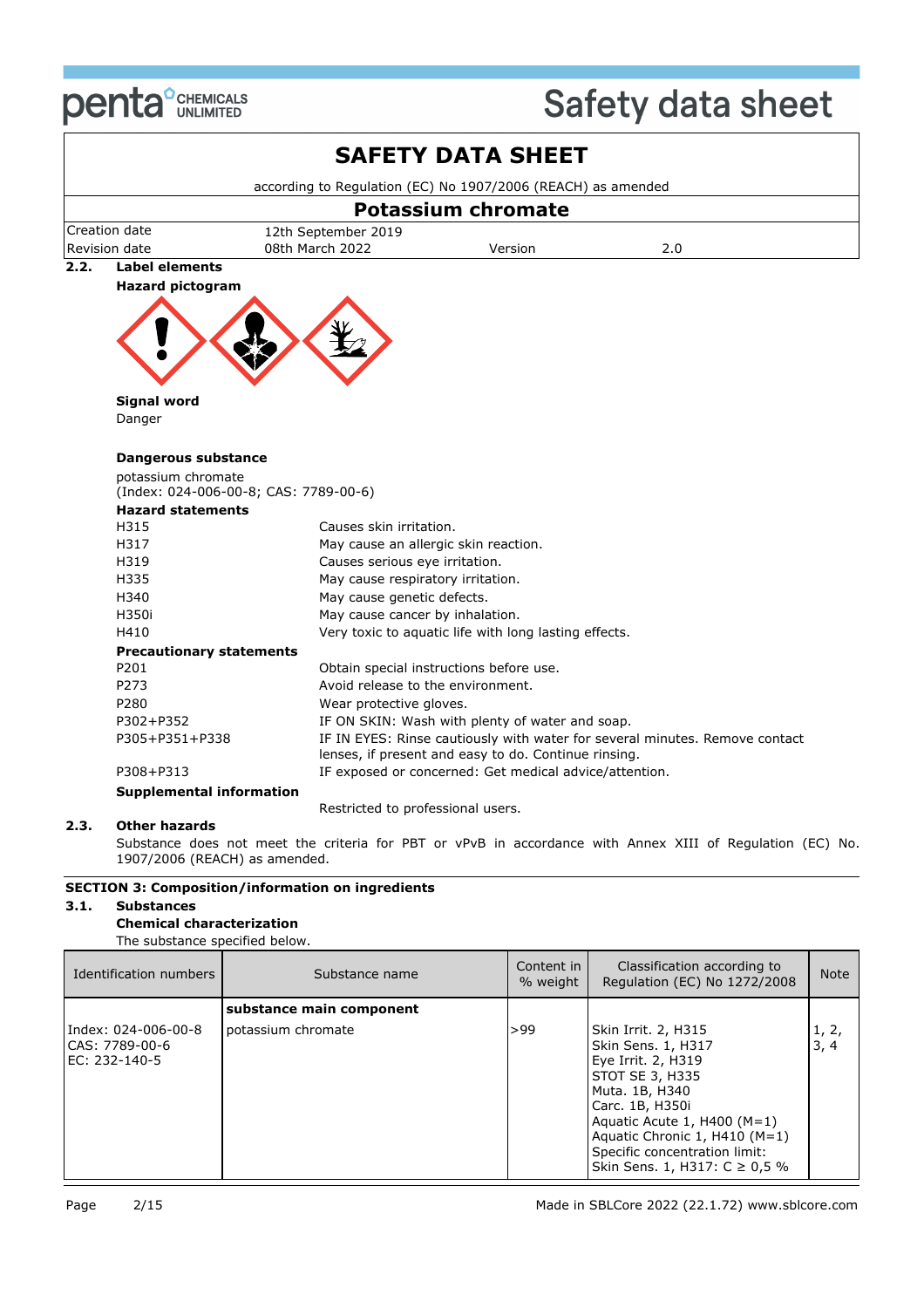

|               |                                                              | <b>SAFETY DATA SHEET</b>  |     |  |
|---------------|--------------------------------------------------------------|---------------------------|-----|--|
|               | according to Regulation (EC) No 1907/2006 (REACH) as amended |                           |     |  |
|               |                                                              | <b>Potassium chromate</b> |     |  |
| Creation date | 12th September 2019                                          |                           |     |  |
| Revision date | 08th March 2022                                              | Version                   | 2.0 |  |
| <b>Notes</b>  |                                                              |                           |     |  |

1 Note 3: The concentration stated is the percentage by weight of chromate ions dissolved in water calculated with reference to the total weight of the mixture.

- 2 Substance of very high concern SVHC.
- 3 The substance is included in Annex XIV of the REACH Regulation
- 4 The use of the substance is restricted by Annex XVII of REACH Regulation

Full text of all classifications and hazard statements is given in the section 16.

#### **SECTION 4: First aid measures**

#### **4.1. Description of first aid measures**

Take care of your own safety. If any health problems are manifested or if in doubt, inform a doctor and show him information from this safety data sheet. If unconscious, put the person in the stabilized (recovery) position on his side with his head slightly bent backwards and make sure that airways are free; never induce vomiting. If the person vomits by himself, make sure that the vomit is not inhaled. In life threatening conditions first of all provide resuscitation of the affected person and ensure medical assistance. Respiratory arrest - provide artificial respiration immediately. Cardiac arrest - provide indirect cardiac massage immediately.

#### **If inhaled**

Terminate the exposure immediately; move the affected person to fresh air. Protect the person against growing cold. Provide medical treatment if irritation, dyspnoea or other symptoms persist.

#### **If on skin**

Remove contaminated clothes. Wash the affected area with plenty of water, lukewarm if possible. Soap, soap solution or shampoo should be used if there is no skin injury. Provide medical treatment if skin irritation persists.

#### **If in eyes**

Rinse eyes immediately with a flow of running water, open the eyelids (also using force if needed); remove contact lenses immediately if worn by the affected person. Rinsing should continue at least for 10 minutes. Provide medical treatment, specialized if possible.

#### **If swallowed**

Provide medical treatment. For persons with no symptoms, call the Toxicological Information Centre to decide about the need of medical treatment; provide information about the substances or composition of the product from the original packaging or the Safety Data Sheet of the product.

#### **4.2. Most important symptoms and effects, both acute and delayed**

#### **If inhaled**

May cause respiratory irritation.

#### **If on skin**

May cause an allergic skin reaction.

#### **If in eyes**

Causes serious eye irritation.

**If swallowed**

#### Irritation, nausea.

#### **4.3. Indication of any immediate medical attention and special treatment needed**

Symptomatic treatment.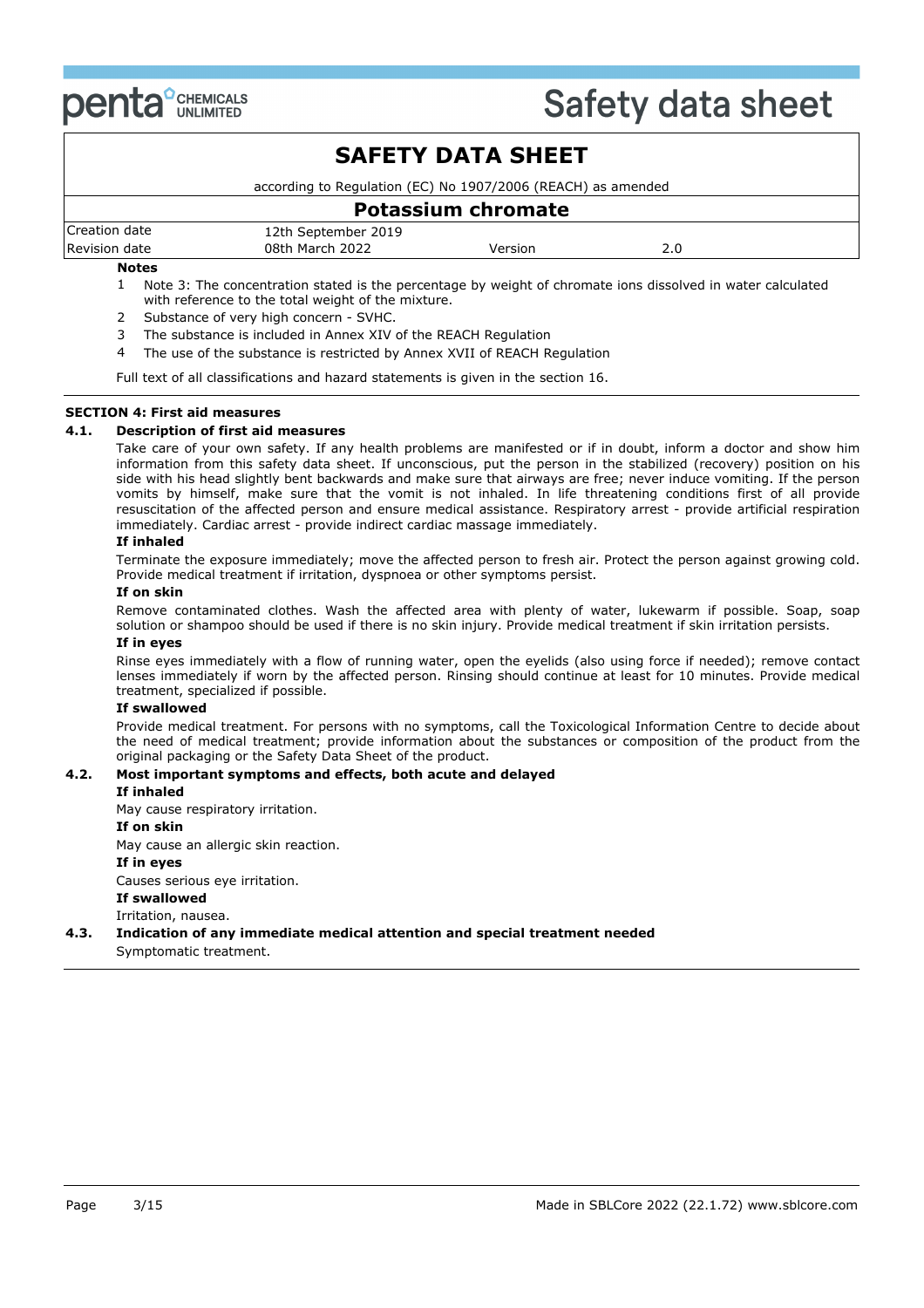

|      |                                                                              |                                                                                       | <b>SAFETY DATA SHEET</b>  |                                                                                                                                                                                                                                 |  |  |
|------|------------------------------------------------------------------------------|---------------------------------------------------------------------------------------|---------------------------|---------------------------------------------------------------------------------------------------------------------------------------------------------------------------------------------------------------------------------|--|--|
|      |                                                                              | according to Regulation (EC) No 1907/2006 (REACH) as amended                          |                           |                                                                                                                                                                                                                                 |  |  |
|      |                                                                              |                                                                                       | <b>Potassium chromate</b> |                                                                                                                                                                                                                                 |  |  |
|      | Creation date                                                                | 12th September 2019                                                                   |                           |                                                                                                                                                                                                                                 |  |  |
|      | Revision date                                                                | 08th March 2022                                                                       | Version                   | 2.0                                                                                                                                                                                                                             |  |  |
|      | <b>SECTION 5: Firefighting measures</b>                                      |                                                                                       |                           |                                                                                                                                                                                                                                 |  |  |
| 5.1. | <b>Extinguishing media</b>                                                   |                                                                                       |                           |                                                                                                                                                                                                                                 |  |  |
|      |                                                                              | Suitable extinguishing media                                                          |                           |                                                                                                                                                                                                                                 |  |  |
|      | Alcohol-resistant foam, carbon dioxide, powder, water spray jet, water mist. |                                                                                       |                           |                                                                                                                                                                                                                                 |  |  |
|      | Unsuitable extinguishing media                                               |                                                                                       |                           |                                                                                                                                                                                                                                 |  |  |
|      | Water - full jet.                                                            |                                                                                       |                           |                                                                                                                                                                                                                                 |  |  |
| 5.2. |                                                                              | Special hazards arising from the substance or mixture                                 |                           |                                                                                                                                                                                                                                 |  |  |
|      |                                                                              | degradation (pyrolysis) products may cause serious health damage.                     |                           | In the event of fire, carbon monoxide, carbon dioxide and other toxic gases may arise. Inhalation of hazardous                                                                                                                  |  |  |
| 5.3. | <b>Advice for firefighters</b>                                               |                                                                                       |                           |                                                                                                                                                                                                                                 |  |  |
|      |                                                                              | contaminated fire extinguishing material to enter drains or surface and ground water. |                           | Self-Contained Breathing Apparatus (SCBA) with a chemical protection suit only where personal (close) contact is<br>likely. Use a self-contained breathing apparatus and full-body protective clothing. Do not allow run-off of |  |  |
|      |                                                                              | <b>SECTION 6: Accidental release measures</b>                                         |                           |                                                                                                                                                                                                                                 |  |  |
| 6.1. |                                                                              | Personal precautions, protective equipment and emergency procedures                   |                           |                                                                                                                                                                                                                                 |  |  |
|      |                                                                              | Prevent contact with skin and eyes.                                                   |                           | Use personal protective equipment for work. Follow the instructions in the Sections 7 and 8. Do not inhale dust.                                                                                                                |  |  |
| 6.2. | <b>Environmental precautions</b>                                             |                                                                                       |                           |                                                                                                                                                                                                                                 |  |  |

### Do not allow to enter drains. Prevent contamination of the soil and entering surface or ground water.

#### **6.3. Methods and material for containment and cleaning up**

Place the product mechanically in an appropriate manner. Dispose of the collected material according to the instructions in the section 13.

#### **6.4. Reference to other sections**

See the Section 7, 8 and 13.

#### **SECTION 7: Handling and storage**

#### **7.1. Precautions for safe handling**

Prevent formation of gases and vapours in concentrations exceeding the occupational exposure limits. Do not inhale dust. Prevent contact with skin and eyes. Contaminated work clothing should not be allowed out of the workplace. Obtain special instructions before use. Wash hands and exposed parts of the body thoroughly after handling. Do not handle until all safety precautions have been read and understood. Use only outdoors or in a well-ventilated area. Use personal protective equipment as per Section 8. Observe valid legal regulations on safety and health protection. Avoid release to the environment.

#### **7.2. Conditions for safe storage, including any incompatibilities**

Store in tightly closed containers in cold, dry and well ventilated areas designated for this purpose. Store locked up. Keep container tightly closed.

Storage class **8B - Non-combustible corrosive substances** 8B - Non-combustible corrosive substances

### **7.3. Specific end use(s)**

not available

#### **SECTION 8: Exposure controls/personal protection**

#### **8.1. Control parameters**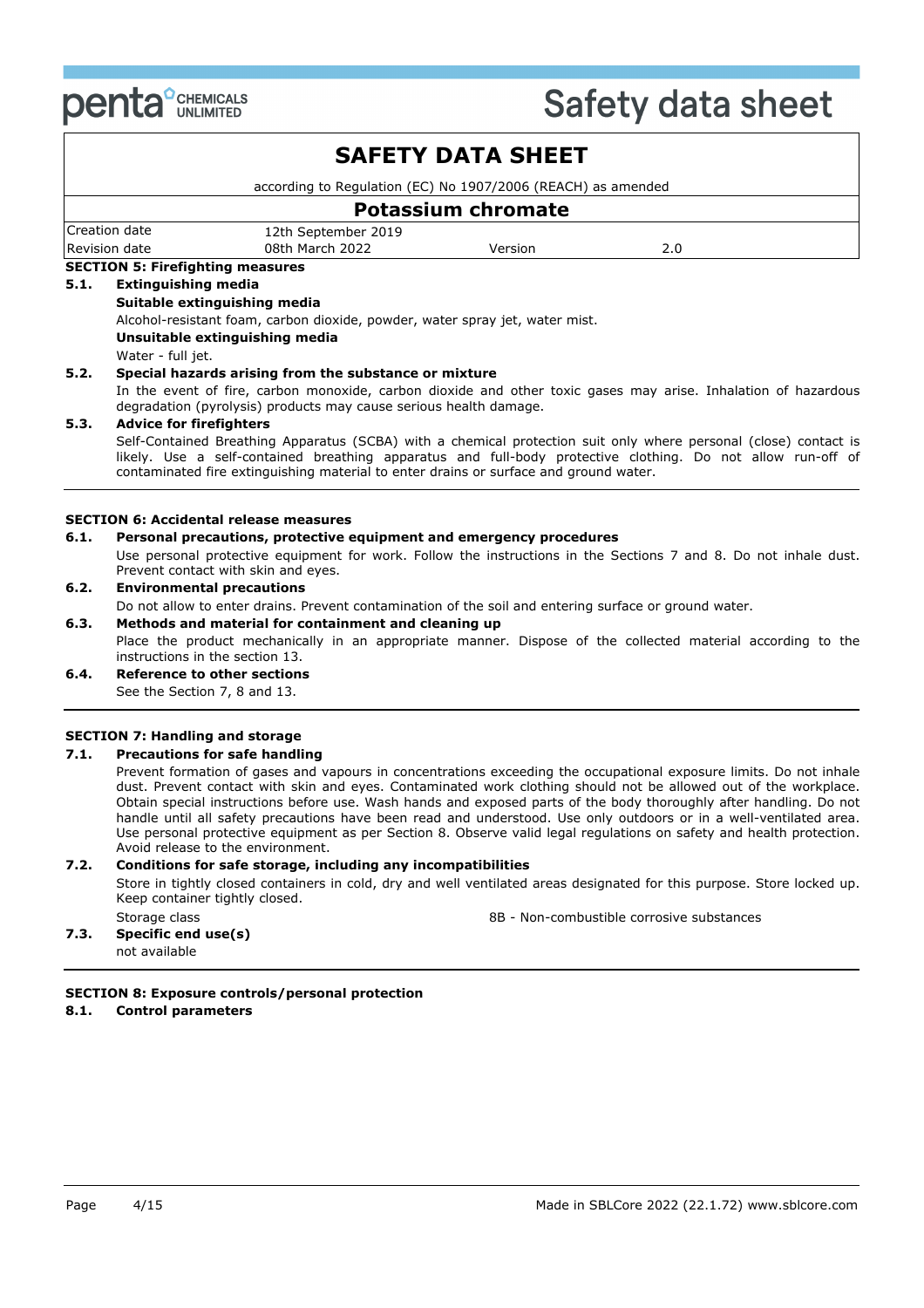

|              |                                                                                                                                                                                                                                                                                                                                                                                                  | <b>SAFETY DATA SHEET</b>                                                                                                                                                                                                                                                                                                       |                                                                                                                                                                                                                                                                                                                                                           |                                                                                                                                                                                                                                                                                                                                                                                                                                                                                                                                                                                                                                                                                                                                                                                                                                            |
|--------------|--------------------------------------------------------------------------------------------------------------------------------------------------------------------------------------------------------------------------------------------------------------------------------------------------------------------------------------------------------------------------------------------------|--------------------------------------------------------------------------------------------------------------------------------------------------------------------------------------------------------------------------------------------------------------------------------------------------------------------------------|-----------------------------------------------------------------------------------------------------------------------------------------------------------------------------------------------------------------------------------------------------------------------------------------------------------------------------------------------------------|--------------------------------------------------------------------------------------------------------------------------------------------------------------------------------------------------------------------------------------------------------------------------------------------------------------------------------------------------------------------------------------------------------------------------------------------------------------------------------------------------------------------------------------------------------------------------------------------------------------------------------------------------------------------------------------------------------------------------------------------------------------------------------------------------------------------------------------------|
|              |                                                                                                                                                                                                                                                                                                                                                                                                  | according to Regulation (EC) No 1907/2006 (REACH) as amended                                                                                                                                                                                                                                                                   |                                                                                                                                                                                                                                                                                                                                                           |                                                                                                                                                                                                                                                                                                                                                                                                                                                                                                                                                                                                                                                                                                                                                                                                                                            |
|              |                                                                                                                                                                                                                                                                                                                                                                                                  | <b>Potassium chromate</b>                                                                                                                                                                                                                                                                                                      |                                                                                                                                                                                                                                                                                                                                                           |                                                                                                                                                                                                                                                                                                                                                                                                                                                                                                                                                                                                                                                                                                                                                                                                                                            |
|              | Creation date<br>Revision date                                                                                                                                                                                                                                                                                                                                                                   | 12th September 2019<br>08th March 2022                                                                                                                                                                                                                                                                                         | Version                                                                                                                                                                                                                                                                                                                                                   | 2.0                                                                                                                                                                                                                                                                                                                                                                                                                                                                                                                                                                                                                                                                                                                                                                                                                                        |
| 8.2.<br>9.1. | <b>Exposure controls</b><br><b>Eye/face protection</b><br>Protective goggles.<br><b>Skin protection</b><br>thoroughly.<br><b>Respiratory protection</b><br>insufficient ventilation.<br><b>Thermal hazard</b><br>Not available.                                                                                                                                                                  | with water and soap after work and before breaks for a meal and rest.<br><b>Environmental exposure controls</b><br>Observe usual measures for protection of the environment, see Section 6.2. Collect spillage.<br><b>SECTION 9: Physical and chemical properties</b><br>Information on basic physical and chemical properties |                                                                                                                                                                                                                                                                                                                                                           | Follow the usual measures intended for health protection at work and especially for good ventilation. This can be<br>achieved only by local suction or efficient general ventilation. If exposure limits cannot be observed in this mode,<br>suitable protection of airways must be used. Do not eat, drink and smoke during work. Wash your hands thoroughly<br>Hand protection: Protective gloves resistant to the product (nitrile rubber). When choosing appropriate thickness,<br>material and permeability of the gloves, observe recommendations of their particular manufacturer. Observe other<br>recommendations of the manufacturer. Other protection: protective workwear. Contaminated skin should be washed<br>Half-mask with anti-dust filter when the exposition limits of substances are exceeded or in the location with |
| 9.2.         | Physical state<br>Colour<br>Odour<br>Melting point/freezing point<br>Flammability<br>Lower and upper explosion limit<br>Flash point<br>Auto-ignition temperature<br>Decomposition temperature<br>рH<br>Kinematic viscosity<br>Solubility in water<br>Solubility in fats<br>Vapour pressure<br>Density and/or relative density<br>Density<br>Relative density<br>Form<br><b>Other information</b> | Boiling point or initial boiling point and boiling range<br>Partition coefficient n-octanol/water (log value)                                                                                                                                                                                                                  | solid<br>yellow<br>without fragrance<br>971 °C<br>data not available<br>data not available<br>data not available<br>data not available<br>data not available<br>data not available<br>data not available<br>data not available<br>data not available<br>data not available<br>data not available<br>2,73 g/cm <sup>3</sup> at 20 °C<br>data not available | 8,5-10,0 (undiluted at 25 °C)                                                                                                                                                                                                                                                                                                                                                                                                                                                                                                                                                                                                                                                                                                                                                                                                              |
|              | Evaporation rate<br>Oxidising properties                                                                                                                                                                                                                                                                                                                                                         |                                                                                                                                                                                                                                                                                                                                | non-applicable<br>May intensify fire; oxidiser.                                                                                                                                                                                                                                                                                                           |                                                                                                                                                                                                                                                                                                                                                                                                                                                                                                                                                                                                                                                                                                                                                                                                                                            |

### **SECTION 10: Stability and reactivity**

### **10.1. Reactivity**

- The substance is non-flammable.
- **10.2. Chemical stability**

The product is stable under normal conditions.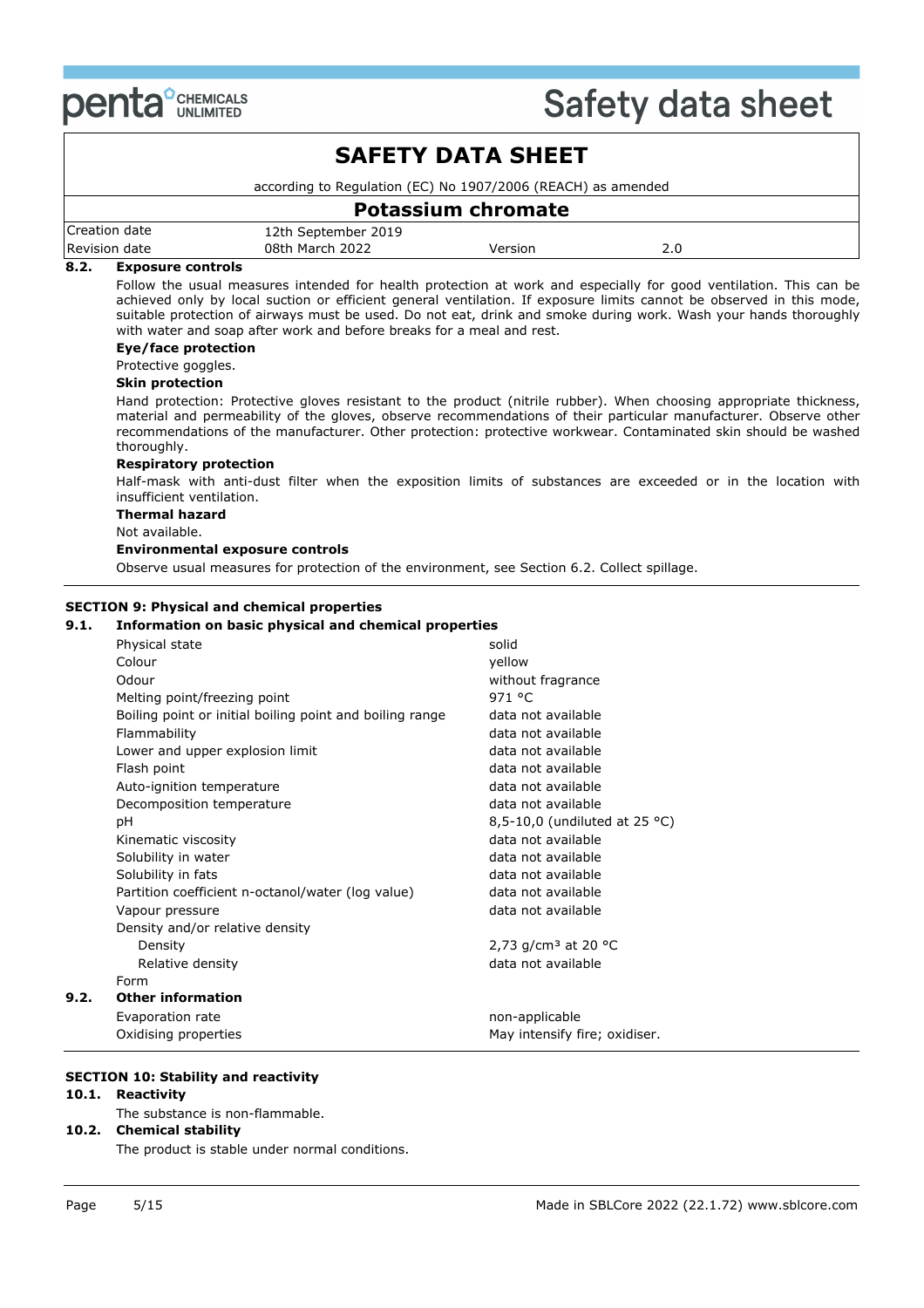

| <b>PULLER</b> UNLIMITED                                                                                         |                                                              | <b>OUIULY MULU JIIUUL</b>                                                                                               |  |  |  |
|-----------------------------------------------------------------------------------------------------------------|--------------------------------------------------------------|-------------------------------------------------------------------------------------------------------------------------|--|--|--|
|                                                                                                                 | <b>SAFETY DATA SHEET</b>                                     |                                                                                                                         |  |  |  |
|                                                                                                                 | according to Regulation (EC) No 1907/2006 (REACH) as amended |                                                                                                                         |  |  |  |
|                                                                                                                 | <b>Potassium chromate</b>                                    |                                                                                                                         |  |  |  |
| Creation date<br>12th September 2019                                                                            |                                                              |                                                                                                                         |  |  |  |
| Revision date<br>08th March 2022                                                                                | Version                                                      | 2.0                                                                                                                     |  |  |  |
| 10.3. Possibility of hazardous reactions                                                                        |                                                              |                                                                                                                         |  |  |  |
| Unknown.<br>10.4. Conditions to avoid                                                                           |                                                              |                                                                                                                         |  |  |  |
| against frost.                                                                                                  |                                                              | The product is stable and no degradation occurs under normal use. Protect against flames, sparks, overheating and       |  |  |  |
| 10.5. Incompatible materials                                                                                    |                                                              |                                                                                                                         |  |  |  |
| Protect against strong acids, bases and oxidizing agents.                                                       |                                                              |                                                                                                                         |  |  |  |
| 10.6. Hazardous decomposition products                                                                          |                                                              |                                                                                                                         |  |  |  |
| high temperature and in fire.                                                                                   |                                                              | Not developed under normal uses. Dangerous outcomes such as carbon monoxide and carbon dioxide are formed at            |  |  |  |
|                                                                                                                 |                                                              |                                                                                                                         |  |  |  |
|                                                                                                                 |                                                              |                                                                                                                         |  |  |  |
| <b>SECTION 11: Toxicological information</b>                                                                    |                                                              |                                                                                                                         |  |  |  |
| 11.1. Information on hazard classes as defined in Regulation (EC) No 1272/2008                                  |                                                              |                                                                                                                         |  |  |  |
| Inhalation of solvent vapors above values exceeding exposure limits for working environment may result in acute |                                                              | inhalation poisoning, depending on the level of concentration and exposure time. No toxicological data is available for |  |  |  |
| the substance.                                                                                                  |                                                              |                                                                                                                         |  |  |  |
| <b>Acute toxicity</b>                                                                                           |                                                              |                                                                                                                         |  |  |  |
| Based on available data the classification criteria are not met.                                                |                                                              |                                                                                                                         |  |  |  |
| <b>Skin corrosion/irritation</b>                                                                                |                                                              |                                                                                                                         |  |  |  |
| Causes skin irritation.                                                                                         |                                                              |                                                                                                                         |  |  |  |
| Serious eye damage/irritation                                                                                   |                                                              |                                                                                                                         |  |  |  |
| Causes serious eye irritation.                                                                                  |                                                              |                                                                                                                         |  |  |  |
|                                                                                                                 |                                                              |                                                                                                                         |  |  |  |
| Respiratory or skin sensitisation                                                                               |                                                              |                                                                                                                         |  |  |  |
| May cause an allergic skin reaction.                                                                            |                                                              |                                                                                                                         |  |  |  |
| <b>Germ cell mutagenicity</b>                                                                                   |                                                              |                                                                                                                         |  |  |  |
| May cause genetic defects.                                                                                      |                                                              |                                                                                                                         |  |  |  |
| Carcinogenicity                                                                                                 |                                                              |                                                                                                                         |  |  |  |
| May cause cancer by inhalation.                                                                                 |                                                              |                                                                                                                         |  |  |  |
| <b>Reproductive toxicity</b>                                                                                    |                                                              |                                                                                                                         |  |  |  |
| Based on available data the classification criteria are not met.                                                |                                                              |                                                                                                                         |  |  |  |
| Toxicity for specific target organ - single exposure                                                            |                                                              |                                                                                                                         |  |  |  |
| May cause respiratory irritation.                                                                               |                                                              |                                                                                                                         |  |  |  |

**Toxicity for specific target organ - repeated exposure** Based on available data the classification criteria are not met.

#### **Aspiration hazard**

Based on available data the classification criteria are not met.

- **11.2. Information on other hazards**
- not available

### **SECTION 12: Ecological information**

**12.1. Toxicity**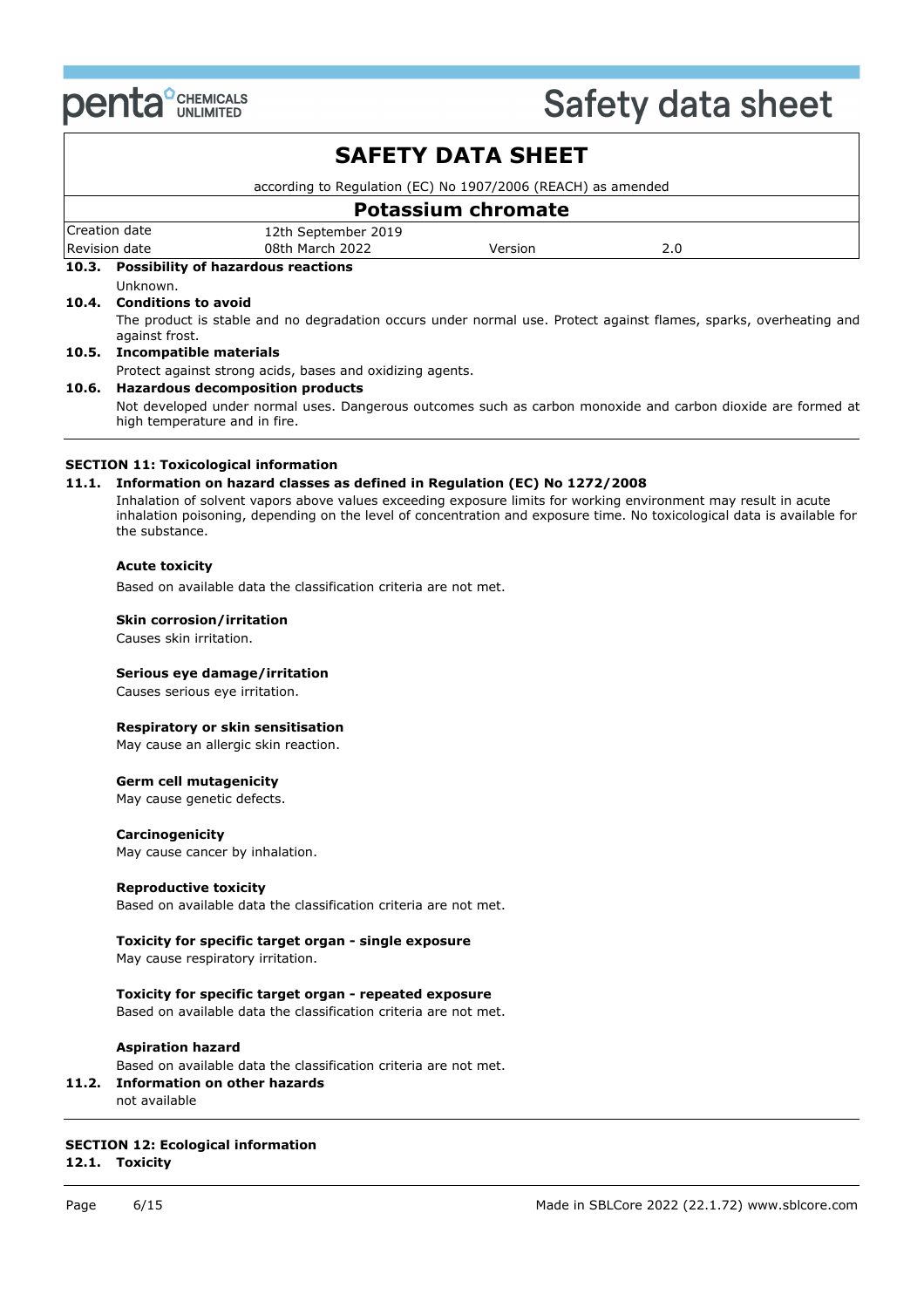

## **SAFETY DATA SHEET**

according to Regulation (EC) No 1907/2006 (REACH) as amended

|               | <b>Potassium chromate</b> |         |  |
|---------------|---------------------------|---------|--|
| Creation date | 12th September 2019       |         |  |
| Revision date | 08th March 2022           | Version |  |

#### **Acute toxicity**

Very toxic to aquatic life with long lasting effects.

- **12.2. Persistence and degradability**
	- not available
- **12.3. Bioaccumulative potential** Not available.

#### **12.4. Mobility in soil**

Not available.

#### **12.5. Results of PBT and vPvB assessment**

Product does not contain any substance meeting the criteria for PBT or vPvB in accordance with the Annex XIII of Regulation (EC) No 1907/2006 (REACH) as amended.

#### **12.6. Endocrine disrupting properties**

This substance does not have endocrine disrupting properties with respect to non-target organisms as it does not meet the criteria set out in section B of Regulation (EU) No 2017/2100.

#### **12.7. Other adverse effects**

Not available.

#### **SECTION 13: Disposal considerations**

#### **13.1. Waste treatment methods**

Hazard of environmental contamination; dispose of the waste in accordance with the local and/or national regulations. Proceed in accordance with valid regulations on waste disposal. Any unused product and contaminated packaging should be put in labelled containers for waste collection and submitted for disposal to a person authorised for waste removal (a specialized company) that is entitled for such activity. Do not empty unused product in drainage systems. The product must not be disposed of with municipal waste. Empty containers may be used at waste incinerators to produce energy or deposited in a dump with appropriate classification. Perfectly cleaned containers can be submitted for recycling.

#### **Waste management legislation**

Directive 2008/98/EC of the European Parliament and of the Council of 19 November 2008 on waste, as amended. Decision 2000/532/EC establishing a list of wastes, as amended.

#### **SECTION 14: Transport information**

**14.1. UN number or ID number**

UN 3288

**14.2. UN proper shipping name**

TOXIC SOLID, INORGANIC, N.O.S. (potassium chromate)

- **14.3. Transport hazard class(es)**
	- 6.1 Toxic substances

### **14.4. Packing group**

II - substances presenting medium danger

- **14.5. Environmental hazards** not relevant
- **14.6. Special precautions for user**
- Reference in the Sections 4 to 8. **14.7. Maritime transport in bulk according to IMO instruments**

not relevant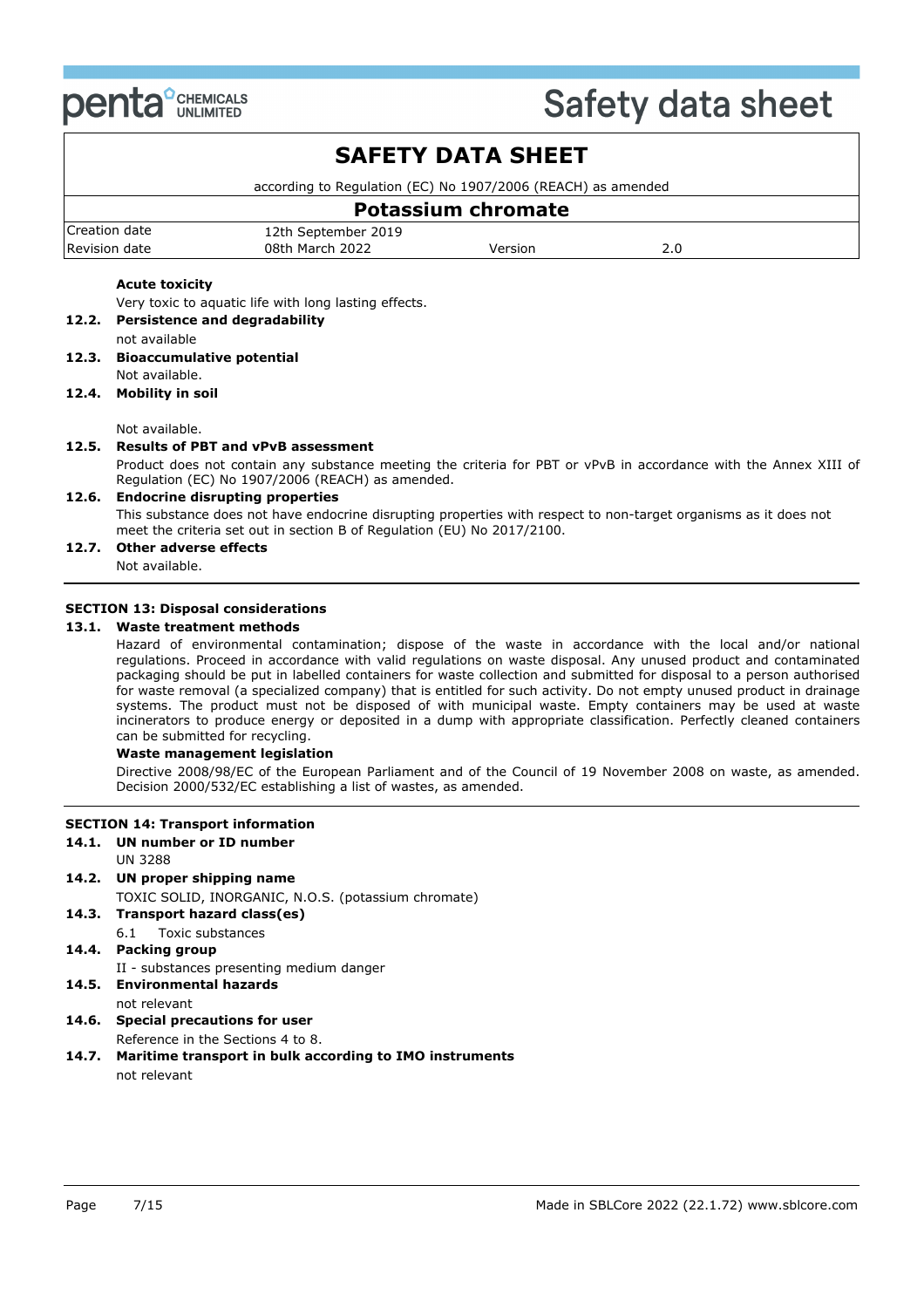

|                                |                                        | <b>SAFETY DATA SHEET</b>                                     |     |  |
|--------------------------------|----------------------------------------|--------------------------------------------------------------|-----|--|
|                                |                                        | according to Regulation (EC) No 1907/2006 (REACH) as amended |     |  |
|                                |                                        | <b>Potassium chromate</b>                                    |     |  |
| Creation date<br>Revision date | 12th September 2019<br>08th March 2022 | Version                                                      | 2.0 |  |
| <b>Additional information</b>  |                                        |                                                              |     |  |
|                                | Hazard identification No.              | 60                                                           |     |  |
| UN number                      |                                        | 3288                                                         |     |  |
| Classification code            |                                        | T5                                                           |     |  |
| Safety signs                   |                                        | 6.1+hazardous for the environment                            |     |  |
|                                |                                        |                                                              |     |  |
|                                | Air transport - ICAO/IATA              |                                                              |     |  |
|                                | Packaging instructions passenger       | 670                                                          |     |  |
|                                | Cargo packaging instructions           | 677                                                          |     |  |
| <b>Marine transport - IMDG</b> | EmS (emergency plan)                   | F-A, S-A                                                     |     |  |

#### **SECTION 15: Regulatory information**

#### **15.1. Safety, health and environmental regulations/legislation specific for the substance or mixture**

Regulation (EC) No. 1907/2006 of the European Parliament and of the Council of 18th December 2006 concerning the Registration, Evaluation, Authorisation and Restriction of Chemicals (REACH), establishing the European Chemicals Agency, amending Directive 1999/45/EC and repealing Council Regulation (EEC) No. 793/93 and Commission Regulation (EC) No. 1488/94 as well as Council Directive 76/769/EEC and Commission Directives 91/155/EEC, 93/67/EEC, 93/105/EC and 2000/21/EC, as amended. Regulation (EC) No. 1272/2008 of the European Parliament and of the Council of 16th December 2008 on classification, labelling and packaging of substances and mixtures, amending and repealing Directives 67/548/EEC and 1999/45/EC, and amending Regulation (EC) No. 1907/2006, as amended.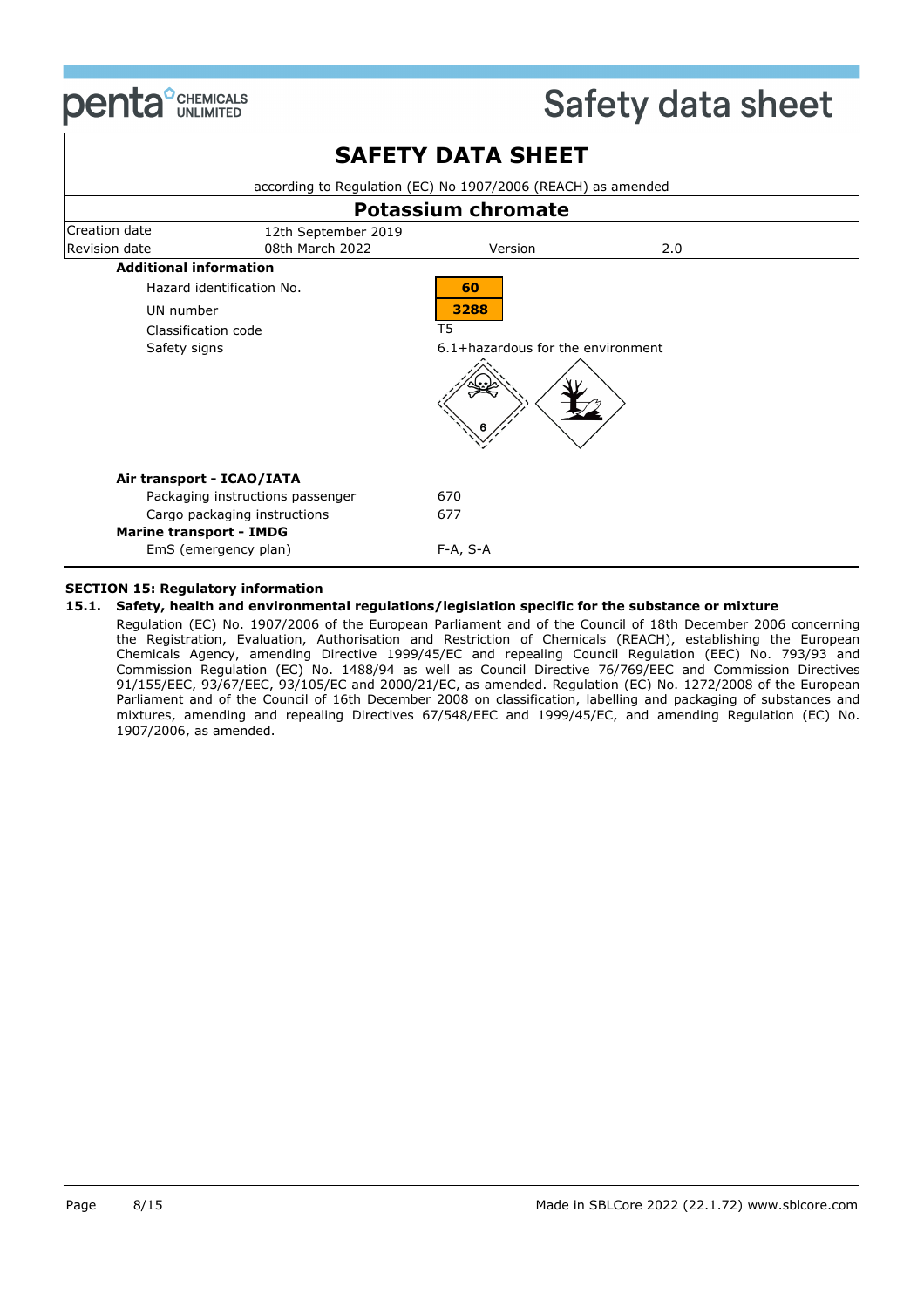

## **SAFETY DATA SHEET**

according to Regulation (EC) No 1907/2006 (REACH) as amended

### **Potassium chromate**

| Creation<br>date | 2019<br>12th September |         |     |
|------------------|------------------------|---------|-----|
| Revision date    | 08th March 2022        | Version | 2.0 |

**Restrictions pursuant to Annex XVII of Regulation (EC) No. 1907/2006 (REACH), as amended**

#### potassium chromate

| Restriction | Conditions of restriction                                                                                                                                                                                                                                                                                                                                                                                                                                                                                                                                                                                                 |
|-------------|---------------------------------------------------------------------------------------------------------------------------------------------------------------------------------------------------------------------------------------------------------------------------------------------------------------------------------------------------------------------------------------------------------------------------------------------------------------------------------------------------------------------------------------------------------------------------------------------------------------------------|
| 47          | 1. Cement and cement-containing mixtures shall not be placed on the market, or used, if they<br>contain, when hydrated, more than 2 mg/kg (0,0002 %) soluble chromium VI of the total dry weight<br>of the cement.                                                                                                                                                                                                                                                                                                                                                                                                        |
|             | 2. If reducing agents are used, then without prejudice to the application of other Community<br>provisions on the classification, packaging and labelling of substances and mixtures, suppliers shall<br>ensure before the placing on the market that the packaging of cement or cement-containing mixtures<br>is visibly, legibly and indelibly marked with information on the packing date, as well as on the<br>storage conditions and the storage period appropriate to maintaining the activity of the reducing<br>agent and to keeping the content of soluble chromium VI below the limit indicated in paragraph 1. |
|             | 3. By way of derogation, paragraphs 1 and 2 shall not apply to the placing on the market for, and<br>use in, controlled closed and totally automated processes in which cement and cement-containing<br>mixtures are handled solely by machines and in which there is no possibility of contact with the skin.                                                                                                                                                                                                                                                                                                            |
|             | 4. The standard adopted by the European Committee for Standardization (CEN) for testing the water-<br>soluble chromium (VI) content of cement and cement-containing mixtures shall be used as the test<br>method for demonstrating conformity with paragraph 1.                                                                                                                                                                                                                                                                                                                                                           |
|             | 5. Leather articles coming into contact with the skin shall not be placed on the market where they<br>contain chromium VI in concentrations equal to or greater than 3 mg/kg (0,0003 % by weight) of the<br>total dry weight of the leather.                                                                                                                                                                                                                                                                                                                                                                              |
|             | 6. Articles containing leather parts coming into contact with the skin shall not be placed on the<br>market where any of those leather parts contains chromium VI in concentrations equal to or greater<br>than 3 mg/kg (0,0003 % by weight) of the total dry weight of that leather part.                                                                                                                                                                                                                                                                                                                                |
|             | 7. Paragraphs 5 and 6 shall not apply to the placing on the market of second-hand articles which<br>were in end-use in the Union before 1 May 2015.                                                                                                                                                                                                                                                                                                                                                                                                                                                                       |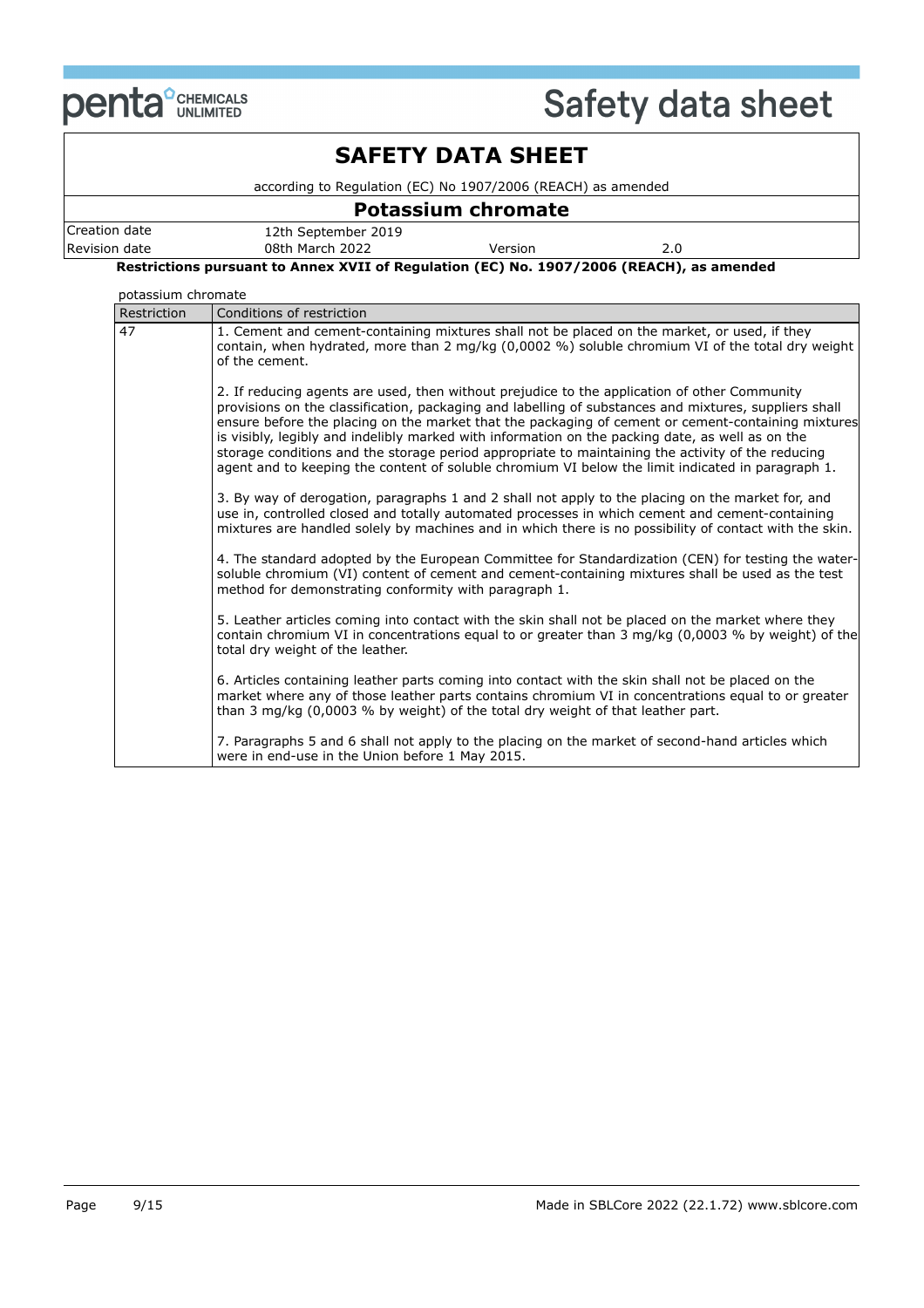

## **SAFETY DATA SHEET**

according to Regulation (EC) No 1907/2006 (REACH) as amended

### **Potassium chromate**

| Creation date | 12th September 2019 |         |     |
|---------------|---------------------|---------|-----|
| Revision date | 08th March 2022     | Version | z.u |

### potassium chromate

| Restriction | Conditions of restriction                                                                                                                                                                                                                                                                                                          |
|-------------|------------------------------------------------------------------------------------------------------------------------------------------------------------------------------------------------------------------------------------------------------------------------------------------------------------------------------------|
| 29          | Without prejudice to the other parts of this Annex the following shall apply to entries 28 to 30:                                                                                                                                                                                                                                  |
|             | 1. Shall not be placed on the market, or used,                                                                                                                                                                                                                                                                                     |
|             | $-$ as substances,                                                                                                                                                                                                                                                                                                                 |
|             | - as constituents of other substances, or,<br>- in mixtures, for supply to the general public when the individual concentration in the substance or                                                                                                                                                                                |
|             | mixture is equal to or greater than:                                                                                                                                                                                                                                                                                               |
|             | - either the relevant specific concentration limit specified in Part 3 of Annex VI to Regulation (EC)                                                                                                                                                                                                                              |
|             | No 1272/2008, or,                                                                                                                                                                                                                                                                                                                  |
|             | - the relevant generic concentration limit specified in Part 3 of Annex I of Regulation (EC) No<br>1272/2008.                                                                                                                                                                                                                      |
|             |                                                                                                                                                                                                                                                                                                                                    |
|             | Without prejudice to the implementation of other Community provisions relating to the classification,<br>packaging and labelling of substances and mixtures, suppliers shall ensure before the placing on the<br>market that the packaging of such substances and mixtures is marked visibly, legibly and indelibly as<br>follows: |
|             | "Restricted to professional users".                                                                                                                                                                                                                                                                                                |
|             | 2. By way of derogation, paragraph 1 shall not apply to:                                                                                                                                                                                                                                                                           |
|             | (a) medicinal or veterinary products as defined by Directive 2001/82/EC and Directive 2001/83/EC;<br>(b) cosmetic products as defined by Directive 76/768/EEC;<br>(c) the following fuels and oil products:                                                                                                                        |
|             | - motor fuels which are covered by Directive 98/70/EC,                                                                                                                                                                                                                                                                             |
|             | - mineral oil products intended for use as fuel in mobile or fixed combustion plants,                                                                                                                                                                                                                                              |
|             | - fuels sold in closed systems (e.g. liquid gas bottles);                                                                                                                                                                                                                                                                          |
|             | (d) artists' paints covered by Regulation (EC) No 1272/2008;                                                                                                                                                                                                                                                                       |
|             | (e) the substances listed in Appendix 11, column 1, for the applications or uses listed in Appendix 11,<br>column 2. Where a date is specified in column 2 of Appendix 11, the derogation shall apply until the                                                                                                                    |
|             | said date.                                                                                                                                                                                                                                                                                                                         |
|             | (f) devices covered by Regulation (EU) 2017/745.                                                                                                                                                                                                                                                                                   |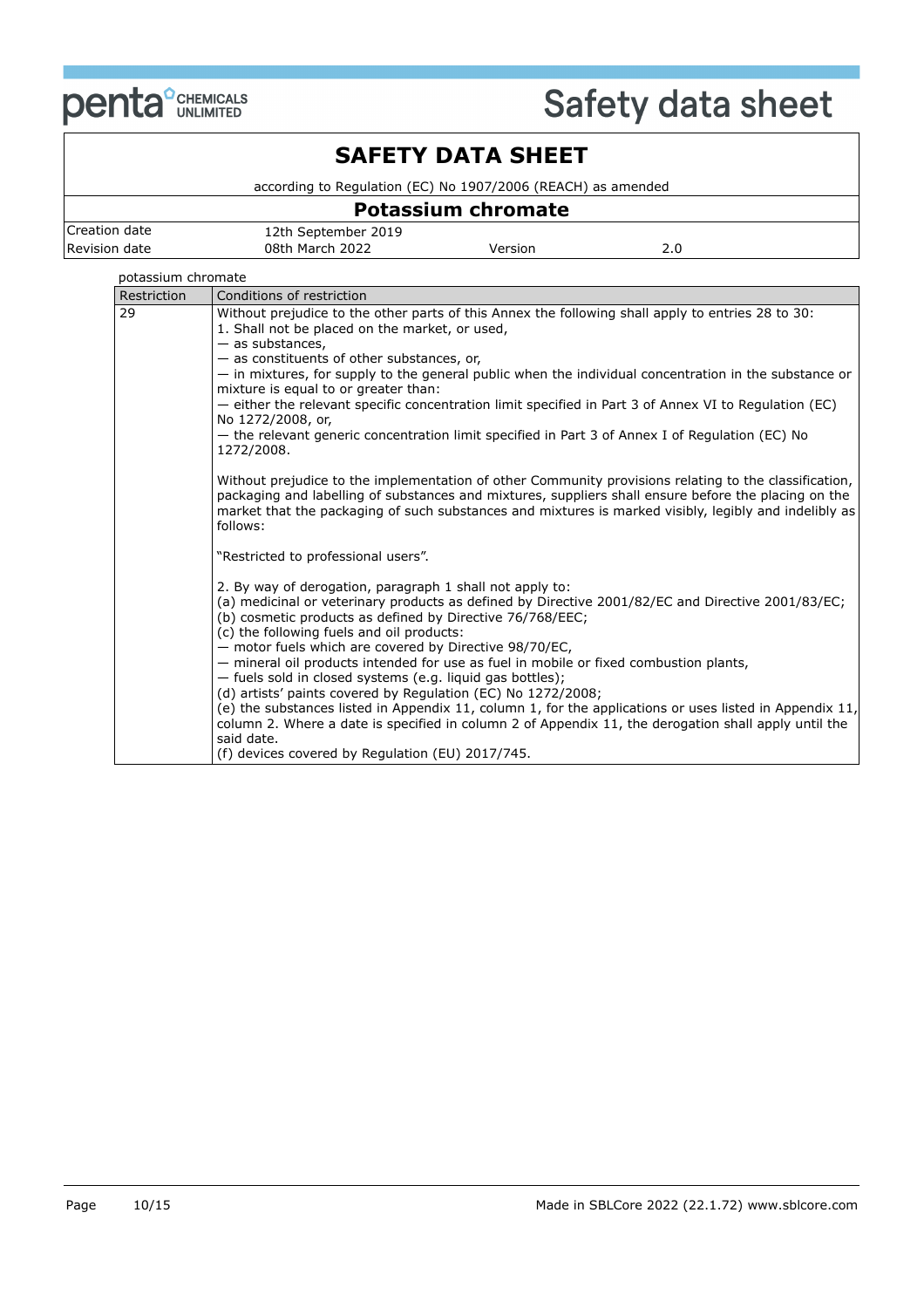

## **SAFETY DATA SHEET**

according to Regulation (EC) No 1907/2006 (REACH) as amended

### **Potassium chromate**

| Creation date | 12th September 2019 |         |     |
|---------------|---------------------|---------|-----|
| Revision date | 08th March 2022     | Version | z.u |

### potassium chromate

| Restriction | Conditions of restriction                                                                                                                           |
|-------------|-----------------------------------------------------------------------------------------------------------------------------------------------------|
| 28          | Without prejudice to the other parts of this Annex the following shall apply to entries 28 to 30:                                                   |
|             | 1. Shall not be placed on the market, or used,                                                                                                      |
|             | $-$ as substances,                                                                                                                                  |
|             | - as constituents of other substances, or,<br>- in mixtures, for supply to the general public when the individual concentration in the substance or |
|             | mixture is equal to or greater than:                                                                                                                |
|             | - either the relevant specific concentration limit specified in Part 3 of Annex VI to Regulation (EC)                                               |
|             | No 1272/2008, or,                                                                                                                                   |
|             | - the relevant generic concentration limit specified in Part 3 of Annex I of Regulation (EC) No                                                     |
|             | 1272/2008.                                                                                                                                          |
|             |                                                                                                                                                     |
|             | Without prejudice to the implementation of other Community provisions relating to the classification,                                               |
|             | packaging and labelling of substances and mixtures, suppliers shall ensure before the placing on the                                                |
|             | market that the packaging of such substances and mixtures is marked visibly, legibly and indelibly as<br>follows:                                   |
|             |                                                                                                                                                     |
|             | "Restricted to professional users".                                                                                                                 |
|             |                                                                                                                                                     |
|             | 2. By way of derogation, paragraph 1 shall not apply to:                                                                                            |
|             | (a) medicinal or veterinary products as defined by Directive 2001/82/EC and Directive 2001/83/EC;                                                   |
|             | (b) cosmetic products as defined by Directive 76/768/EEC;                                                                                           |
|             | (c) the following fuels and oil products:                                                                                                           |
|             | - motor fuels which are covered by Directive 98/70/EC,                                                                                              |
|             | - mineral oil products intended for use as fuel in mobile or fixed combustion plants,                                                               |
|             | - fuels sold in closed systems (e.g. liquid gas bottles);<br>(d) artists' paints covered by Regulation (EC) No 1272/2008;                           |
|             | (e) the substances listed in Appendix 11, column 1, for the applications or uses listed in Appendix 11,                                             |
|             | column 2. Where a date is specified in column 2 of Appendix 11, the derogation shall apply until the                                                |
|             | said date.                                                                                                                                          |
|             | (f) devices covered by Regulation (EU) 2017/745.                                                                                                    |
|             |                                                                                                                                                     |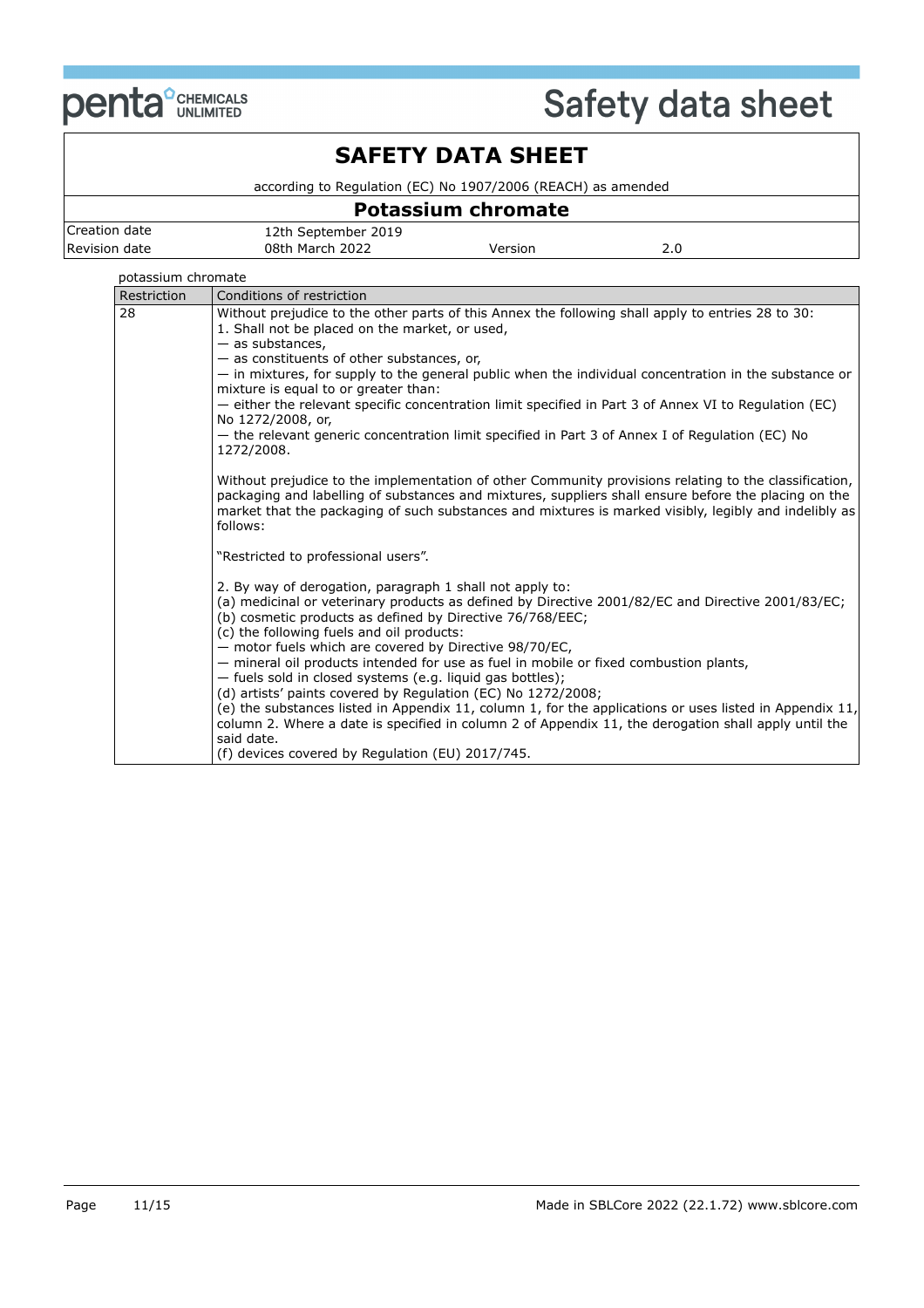

## **SAFETY DATA SHEET**

according to Regulation (EC) No 1907/2006 (REACH) as amended

### **Potassium chromate** Creation date 12th September 2019 Revision date **08th March 2022** Version 2.0

| potassium chromate |                                                                                                                                                                                                   |
|--------------------|---------------------------------------------------------------------------------------------------------------------------------------------------------------------------------------------------|
| Restriction        | Conditions of restriction                                                                                                                                                                         |
| 72                 | 1. Shall not be placed on the market after 1 November 2020 in any of the following:                                                                                                               |
|                    | (a) clothing or related accessories;<br>(b) textiles other than clothing which, under normal or reasonably foreseeable conditions of use,                                                         |
|                    | come into contact with human skin to an extent similar to clothing;                                                                                                                               |
|                    | (c) footwear;                                                                                                                                                                                     |
|                    | if the clothing, related accessory, textile other than clothing or footwear is for use by consumers and                                                                                           |
|                    | the substance is present in a concentration, measured in homogeneous material, equal to or greater                                                                                                |
|                    | than that specified for that substance in Appendix 12.                                                                                                                                            |
|                    | 2. By way of derogation, in relation to the placing on the market of formaldehyde [CAS No 50-00-0]                                                                                                |
|                    | in jackets, coats or upholstery, the relevant concentration for the purposes of paragraph 1 shall be                                                                                              |
|                    | 300 mg/kg during the period between 1 November 2020 and 1 November 2023. The concentration                                                                                                        |
|                    | specified in Appendix 12 shall apply thereafter.                                                                                                                                                  |
|                    | 3. Paragraph 1 shall not apply to:                                                                                                                                                                |
|                    | (a) clothing, related accessories or footwear, or parts of clothing, related accessories or footwear,                                                                                             |
|                    | made exclusively of natural leather, fur or hide;                                                                                                                                                 |
|                    | (b) non-textile fasteners and non-textile decorative attachments;<br>(c) second-hand clothing, related accessories, textiles other than clothing or footwear                                      |
|                    | (d) wall-to-wall carpets and textile floor coverings for indoor use, rugs and runners.                                                                                                            |
|                    |                                                                                                                                                                                                   |
|                    | 4. Paragraph 1 shall not apply to clothing, related accessories, textiles other than clothing, or                                                                                                 |
|                    | footwear within the scope of Regulation (EU) 2016/425 of the European Parliament and of the<br>Council (*) or Regulation (EU) 2017/745 of the European Parliament and of the Council (**).        |
|                    |                                                                                                                                                                                                   |
|                    | 5. Paragraph 1(b) shall not apply to disposable textiles. 'Disposable textiles' means textiles that are                                                                                           |
|                    | designed to be used only once or for a limited time and are not intended for subsequent use for the                                                                                               |
|                    | same or a similar purpose.                                                                                                                                                                        |
|                    | 6. Paragraphs 1 and 2 shall apply without prejudice to the application of any stricter restrictions set                                                                                           |
|                    | out in this Annex or in other applicable Union legislation.                                                                                                                                       |
|                    | 7. The Commission shall review the exemption in paragraph 3(d) and, if appropriate, modify that                                                                                                   |
|                    | point accordingly.                                                                                                                                                                                |
|                    | (*) Regulation (EU) 2016/425 of the European Parliament and of the Council of of 9 March 2016 on                                                                                                  |
|                    | personal protective equipment and repealing Council Directive 89/686/EEC (OJ L 81, 31.3.2016, p.                                                                                                  |
|                    | $51$ ).                                                                                                                                                                                           |
|                    | (**) Regulation (EU) 2017/745 of the European Parliament and of the Council of 5 April 2017 on<br>medical devices, amending Directive 2001/83/EC, Regulation (EC) No 178/2002 and Regulation (EC) |
|                    | No 1223/2009 and repealing Council Directives 90/385/EEC and 93/42/EEC (OJ L 117, 5.5.2017, p.                                                                                                    |
|                    | $1$ ).                                                                                                                                                                                            |
|                    |                                                                                                                                                                                                   |

#### **15.2. Chemical safety assessment**

No chemical safety assessment has been performed for this substance.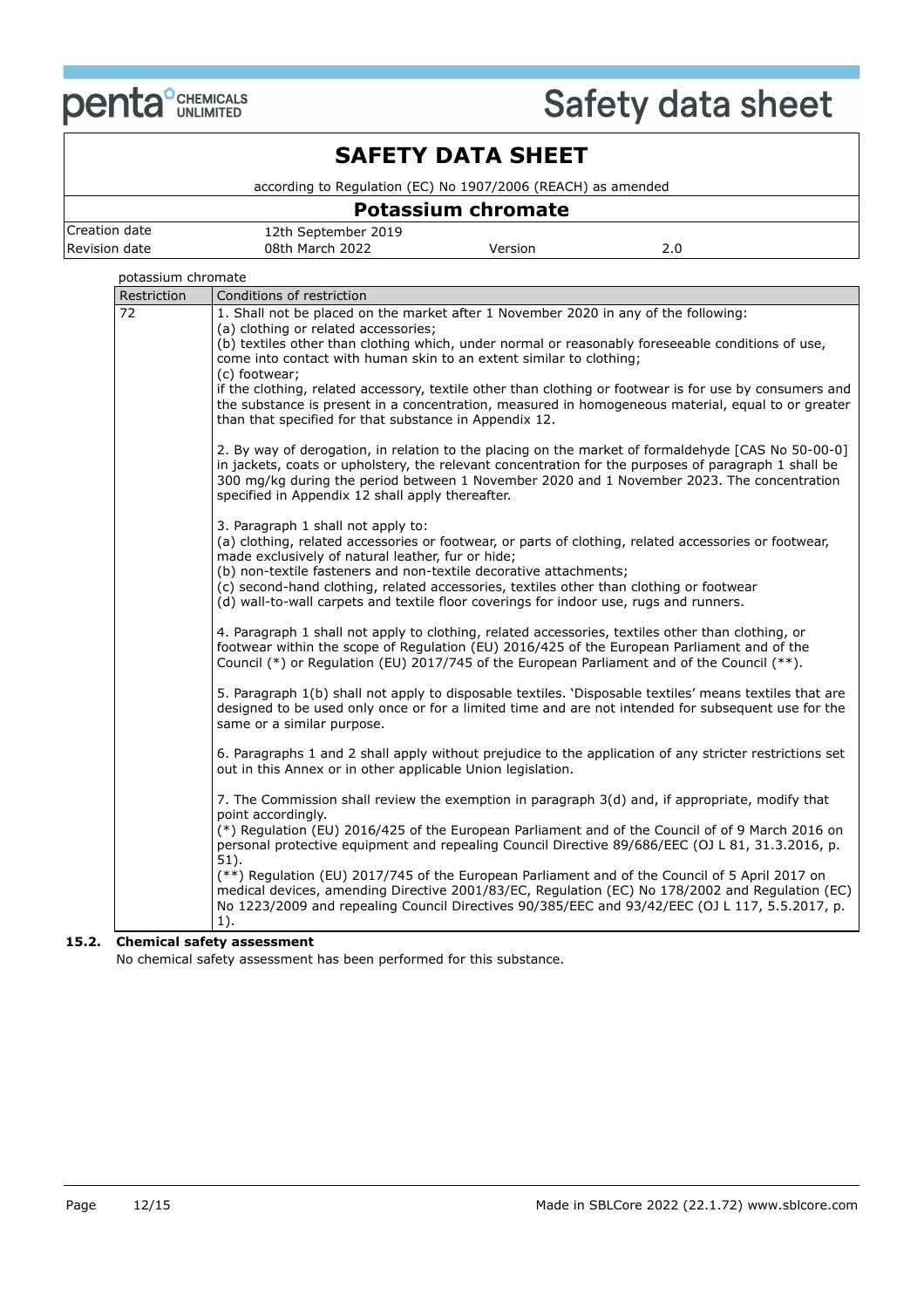

## **SAFETY DATA SHEET**

according to Regulation (EC) No 1907/2006 (REACH) as amended

| <b>Potassium chromate</b> |                     |         |     |
|---------------------------|---------------------|---------|-----|
| Creation date             | 12th September 2019 |         |     |
| Revision date             | 08th March 2022     | Version | 2.0 |

No chemical safety assessment has been performed for this substance.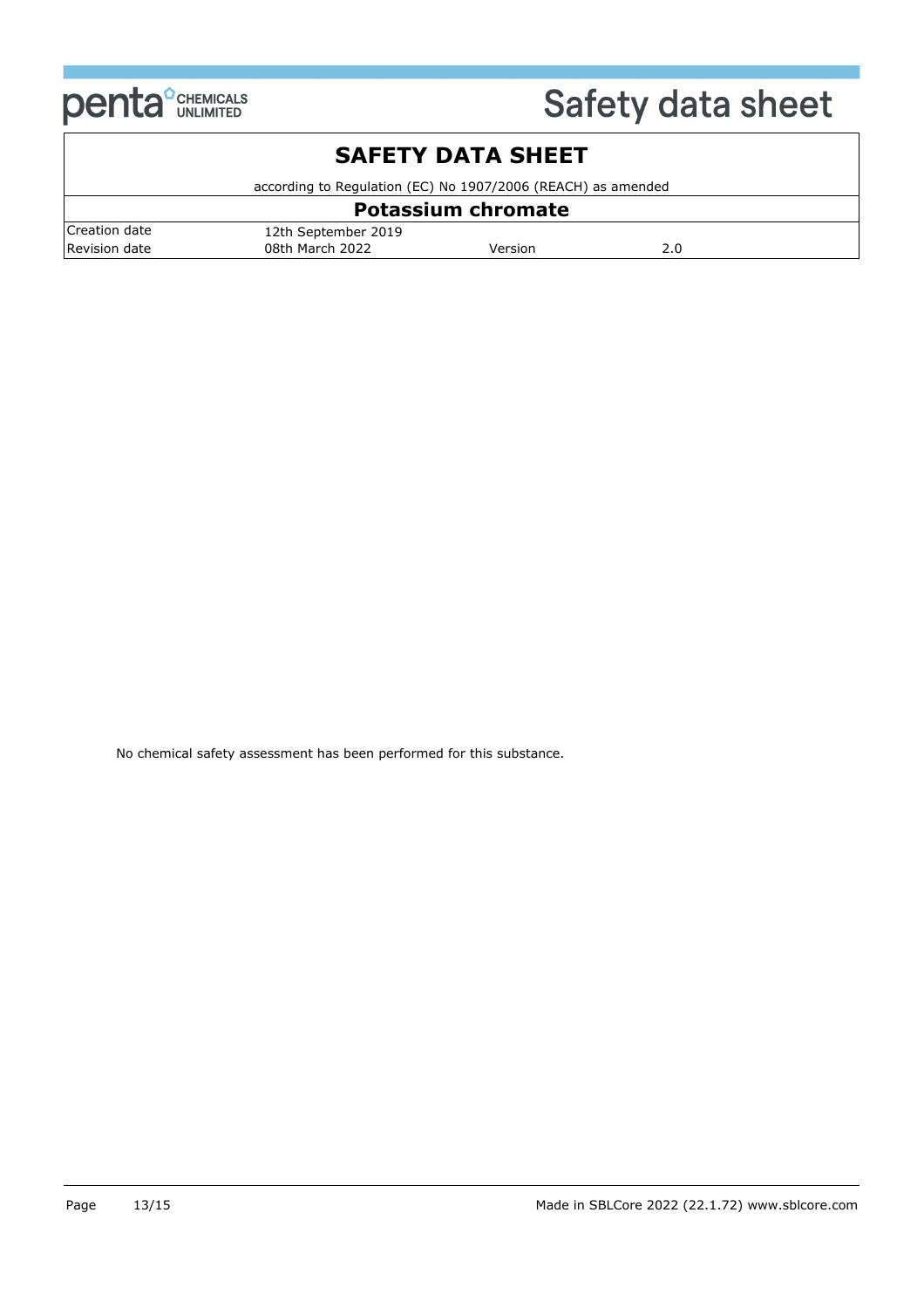

### **SAFETY DATA SHEET**

according to Regulation (EC) No 1907/2006 (REACH) as amended

| Potassium chromate |                     |         |  |
|--------------------|---------------------|---------|--|
| Creation date      | 12th September 2019 |         |  |
| Revision date      | 08th March 2022     | Version |  |

No chemical safety assessment has been performed for this substance.

### **SECTION 16: Other information**

|                | A list of standard risk phrases used in the safety data sheet                                                                                                                                                                   |
|----------------|---------------------------------------------------------------------------------------------------------------------------------------------------------------------------------------------------------------------------------|
| H315           | Causes skin irritation.                                                                                                                                                                                                         |
| H317           | May cause an allergic skin reaction.                                                                                                                                                                                            |
| H319           | Causes serious eye irritation.                                                                                                                                                                                                  |
| H335           | May cause respiratory irritation.                                                                                                                                                                                               |
| H340           | May cause genetic defects.                                                                                                                                                                                                      |
| H350i          | May cause cancer by inhalation.                                                                                                                                                                                                 |
| H400           | Very toxic to aquatic life.                                                                                                                                                                                                     |
| H410           | Very toxic to aquatic life with long lasting effects.                                                                                                                                                                           |
|                | Guidelines for safe handling used in the safety data sheet                                                                                                                                                                      |
| P201           | Obtain special instructions before use.                                                                                                                                                                                         |
| P280           | Wear protective gloves.                                                                                                                                                                                                         |
| P308+P313      | IF exposed or concerned: Get medical advice/attention.                                                                                                                                                                          |
| P273           | Avoid release to the environment.                                                                                                                                                                                               |
| P305+P351+P338 | IF IN EYES: Rinse cautiously with water for several minutes. Remove contact<br>lenses, if present and easy to do. Continue rinsing.                                                                                             |
| P302+P352      | IF ON SKIN: Wash with plenty of water and soap.                                                                                                                                                                                 |
|                | Other important information about human health protection                                                                                                                                                                       |
|                | The product must not be - unless specifically approved by the manufacturer/importer - used for purposes other than<br>as per the Section 1. The user is responsible for adherence to all related health protection regulations. |
|                | Key to abbreviations and acronyms used in the safety data sheet                                                                                                                                                                 |
| <b>ADR</b>     | European agreement concerning the international carriage of dangerous goods by<br>road                                                                                                                                          |
| <b>BCF</b>     | <b>Bioconcentration Factor</b>                                                                                                                                                                                                  |
| <b>CAS</b>     | <b>Chemical Abstracts Service</b>                                                                                                                                                                                               |
| <b>CLP</b>     | Regulation (EC) No 1272/2008 on classification, labelling and packaging of<br>substance and mixtures                                                                                                                            |
| <b>EINECS</b>  | European Inventory of Existing Commercial Chemical Substances                                                                                                                                                                   |
| EmS            | Emergency plan                                                                                                                                                                                                                  |
| ES             | Identification code for each substance listed in EINECS                                                                                                                                                                         |
| EU             | European Union                                                                                                                                                                                                                  |
| <b>EuPCS</b>   | European Product Categorisation System                                                                                                                                                                                          |
| <b>IATA</b>    | <b>International Air Transport Association</b>                                                                                                                                                                                  |
| <b>IBC</b>     | International Code For The Construction And Equipment of Ships Carrying<br>Dangerous Chemicals                                                                                                                                  |
| <b>ICAO</b>    | International Civil Aviation Organization                                                                                                                                                                                       |
| IMDG           | <b>International Maritime Dangerous Goods</b>                                                                                                                                                                                   |
| <b>INCI</b>    | International Nomenclature of Cosmetic Ingredients                                                                                                                                                                              |
| <b>ISO</b>     | International Organization for Standardization                                                                                                                                                                                  |